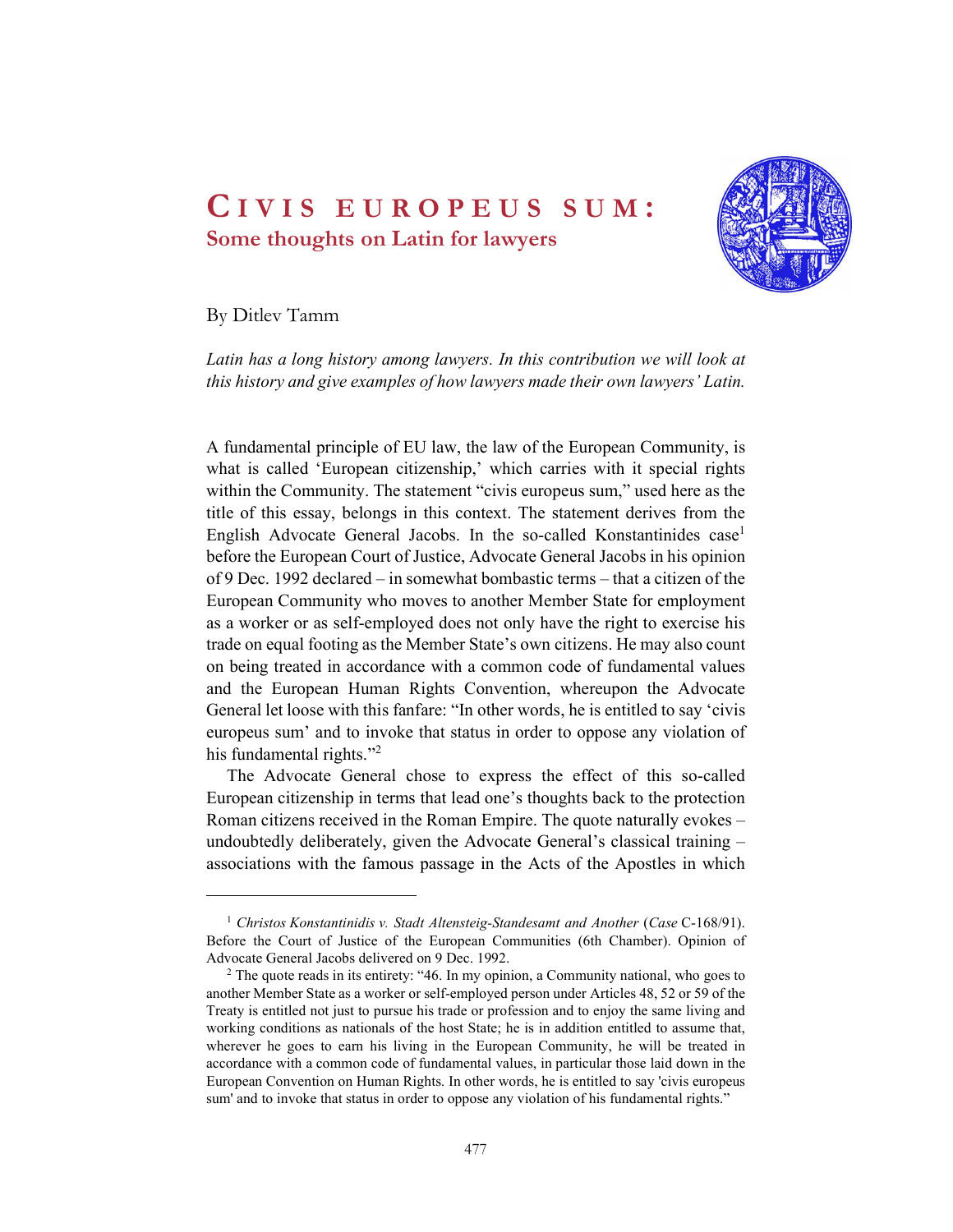Paul pleads his Roman citizenship, which secures him from being interrogated and judged by the local authorities in Jerusalem.<sup>3</sup>

With this decision in the Konstantinidis case (a well-known case among legal professionals), the European Court of Justice in Luxembourg took a position on an issue – in itself a minor one but for classicists quite interesting – as to whether a Greek citizen who ran a business in Germany should have to accept having his Greek name transcribed in Germany according to an official system that, in his opinion, distorted his name and made it less recognizable to his business associates and, therefore, was, in reality, a discriminatory violation of his rights, contrary to EU law. Among his arguments was that his name Christos (Χρήστος), transcribed as Hréstos, was distorted in such a way that it approached a mockery of his religion.<sup>4</sup> The German court that handled the case referred the matter to the European Court of Justice<sup>5</sup>, which held for Mr. Konstantinidis in accordance with what the Advocate General had recommended. Thus, the judgment became one of many on the rights of European citizens and, thanks to the almost Biblical formulation quoted here, a leading decision in EU law even though many today presumably do not quite understand the background and trenchancy of the statement.

We shall not delve more deeply here into either EU law, which is a part of Danish law, or into the principles for the transcription of Greek names. The issue here is to remind ourselves that Latin is still a living language among jurists. Latin was once the language of law. It is no longer, but there are still significant reminders of its Latin past in the language that lawyers actually

 $3$  See Acts 22, v. 25–29: "And as they bound him with thongs, Paul said unto the centurion that stood by, is it lawful for you to scourge a man that is a Roman, and uncondemned? When the centurion heard that, he went and told the chief captain, saying, Take heed what thou doest: for this man is a Roman. Then the chief captain came, and said unto him, Tell me, art thou a Roman? He said, Yea. And the chief captain answered, With a great sum obtained I this freedom. And Paul said, But I was free born. Then straightway they departed from him which should have examined him: and the chief captain also was afraid, after he knew that he was a Roman, and because he had bound him."

<sup>&</sup>lt;sup>4</sup> Thus, the Advocate General stated in paragraph 40 of his opinion (footnote 1 above): "In the case of Mr Konstantinidis, the violation of his moral rights, if he is compelled to bear the name 'Hréstos' instead of 'Christos', is particularly great; not only is his ethnic origin disguised, since 'Hréstos' does not look or sound like a Greek name and has a vaguely Slavonic flavour, but in addition his religious sentiments are offended, since the Christian character of his name is destroyed. At the hearing Mr Konstantinidis pointed out that he owes his name to his date of birth (25 December), Christos being the Greek name for the founder of the Christian — not 'Hréstian' — religion."

 $<sup>5</sup>$  In EU law, there is a system in which a national court, when facing an issue whose</sup> decision requires the use of EU law, may refer the question for a preliminary ruling (preliminary references). The decision of the European Court of Justice then forms the basis for the decision of the case by the national court. On this, see Broberg  $&$  Fenger 2021.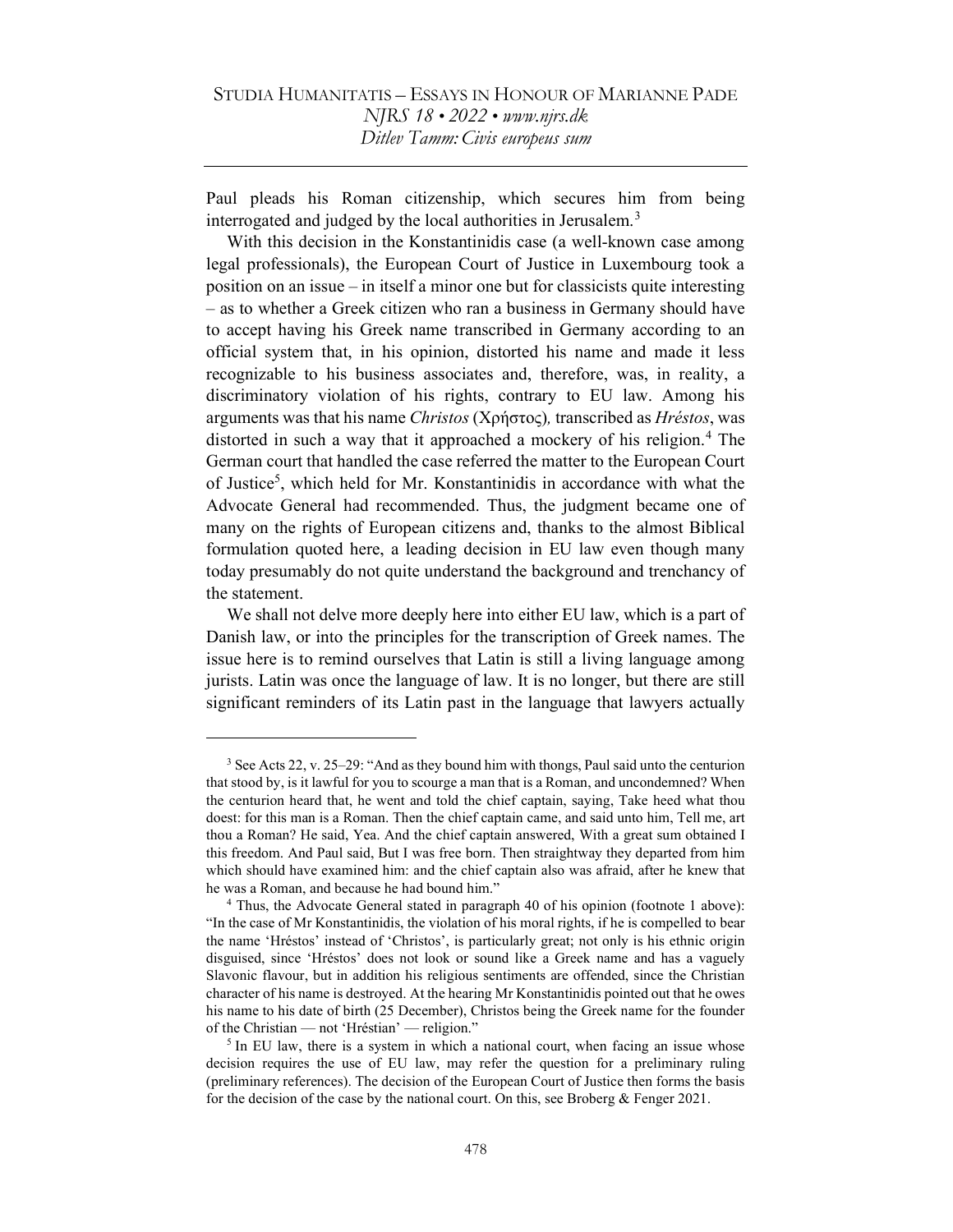use.<sup>6</sup> Many legal concepts may trace their history back to a Latin origin, but it is just as important that our entire mode of legal reasoning bears the marks of law's origin in ancient Rome. This is what we are reminded of when the English Advocate General paraphrases the words with which the apostle Paul claimed his Roman citizenship and his consequent claim to be tried under Roman law and its principles.

We are talking about lawyer's Latin or legal Latin. It was once the language, that jurists learned in order to read Roman legal sources. For a long time, it was also the academic language for law; and even when it was no longer used as a teaching language, it was the language in which legal dissertations were written. In Denmark, this was the case well into the 1800s. For a long time, people also studied Roman law through Latin sources. I still own my grandfather's copy of the Krüger edition of Corpus Juris Civilis with his marks and underlinings. My grandfather studied law in Copenhagen in the 1890s – so, even that late, law students were expected to know a sufficient amount of Latin to read the sources in the original language and, thus, form a direct acquaintance with the language of Roman jurists and, thus, grasp their way of analyzing legal cases. One may learn much here about precision, economizing language, and elegance of formulation. The Latin of Roman jurists from the classical period (approx.  $1<sup>st</sup>$  century B.C.E. –  $3<sup>rd</sup>$  century C.E.) is characterized by its accuracy when it comes to describing the facts to which a position is to be taken and, as a rule, a brief justification for the result that opens up great latitude for interpretation. In its origin, Roman law is case law; that is, it is linked to specific legal disputes on determined issues. This 'case law' is what one learns to study and reflect on as a jurist.

Roman law deals to a high degree with rights but only to a lesser degree with fundamental rights or human rights as in the Konstatinides judgment referred to above. The Romans would hardly have had much understanding for that sort of case. You could simply write your name in Greek and expect others would understand it. But the Romans would easily have understood the underlying premise that, if you had citizenship in the Roman Empire, then you enjoyed the protection of Roman law. Roman law was the right of Roman citizens; and, until Emperor Caracalla in 212 extended the right to call yourself a Roman citizen to everyone in the Roman Empire, Roman

<sup>&</sup>lt;sup>6</sup> There is extensive literature in many languages on so-called 'lawyers' Latin.' A number of works only contain an overview of Latin terms or are a collection of more or less wellknown maxims. For a comparative linguistic introduction to legal language, see Mattila 2002 (2nd ed. 2017), which is translated into French as Jurilinguistique comparée. Language du droit, latin et langues moderne (2014).A detailed section on Latin is found in an expanded edition in Spanish as El latín jurídico, ed. Olejnik, Chile 2020. On legal Latin in Danish, see, for example, Tamm 1994.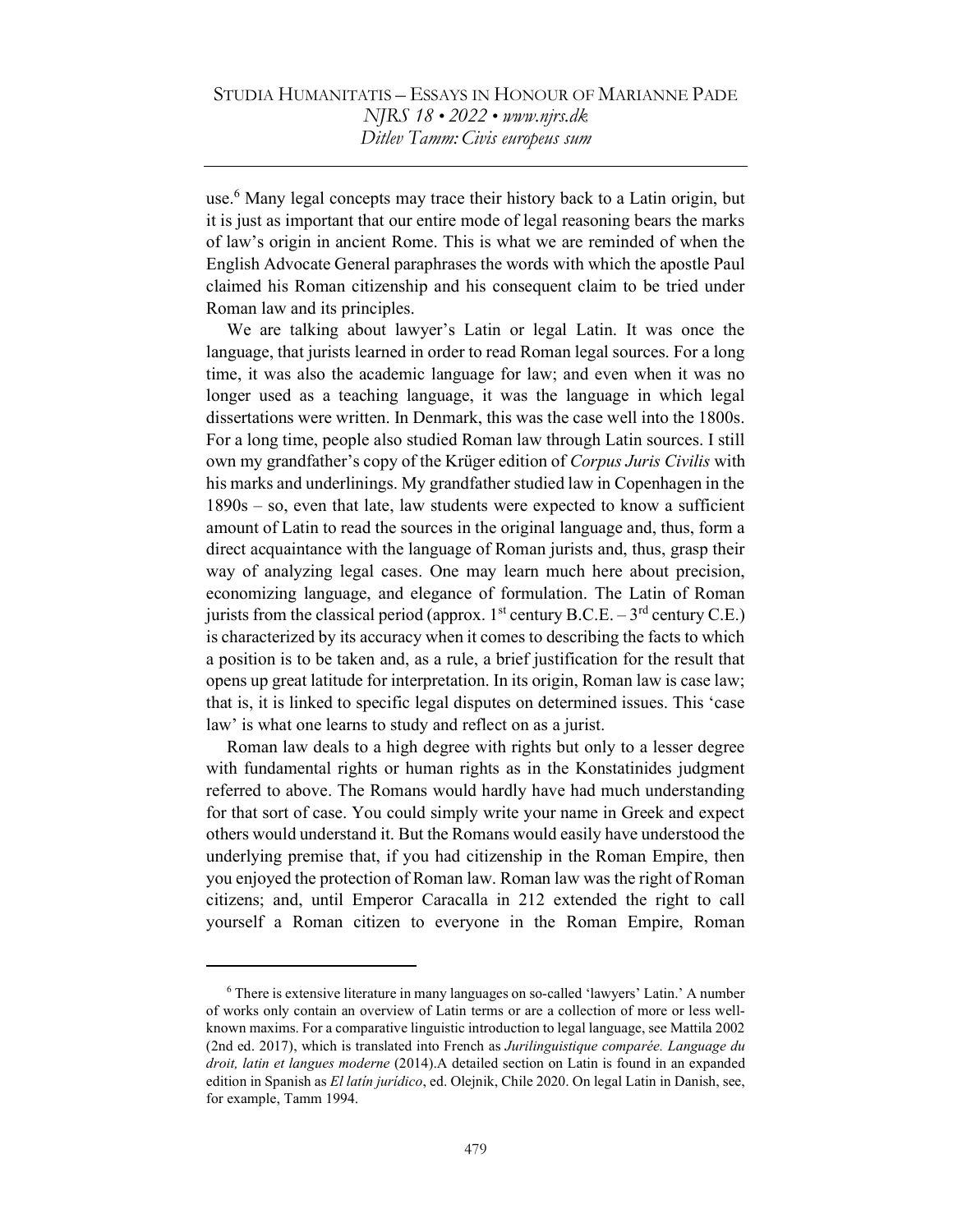citizenship, or being a civis romanus, was a privilege for only a limited number of the inhabitants of the Empire.

Danes call the study of law, or the legal curriculum, *jura* and, thus, use a plural form of the word ius, which means 'law'. In Norway, they call the legal curriculum jus, but in Denmark we stick to the plural form, which points back to the medieval past in which a fully equipped university could boast two legal faculties: one where people studied Roman law and one where people studied ecclesiastical law, so-called canon law.<sup>7</sup> A doctor of laws was a *doctor* iuris utriusque, who was expected to be familiar with these two basic legal disciplines of which Roman law was the first to be studied. A student of canon law would normally have followed courses in Roman law before entering 'postgraduate' training in the living law of the church with its own authoritative legal sources.

The phrase 'source of law<sup>8</sup> is a favorite among lawyers. It designates the authorities to which reference may be made to find a legally valid result. As one may imagine, the phrase has its origin in Latin, *fons iuris*, but is international such as in the Danish *retskilde*, the German *Rechtsquelle* (from which the word entered into Danish), the Italian *fonte del diritto*, etc. Sources of law are typically statutes, judgments, customs or even legal treatises or general principles of law. The doctrine of source of law is a fundamental starting point in legal thinking. Historically, even a single person may have sufficient status to be considered a source of law. One of the most famous jurists of medieval Bologna, Johannes Andreae (ca. 1270–1348), was known as iuris canonici fons et tuba. $9$ 

Another central issue for academic jurists is whether law can be considered a 'science' on the same level as other recognized 'sciences' – especially, natural science. That law is not an exact science is well known, but can we really speak of a *scientia iuris*?<sup>10</sup> We do, but we may doubt whether it is a scientia that entirely corresponds to the normal use of the English word 'science'. Nevertheless, we talk about legal science, which is a translation of

<sup>&</sup>lt;sup>7</sup> On the oldest legal faculty at the University of Copenhagen and the history of the study of law, see Tamm 2006.

<sup>&</sup>lt;sup>8</sup> The phrase is used in every introduction to legal method; but, like other central legal concepts, there is no fixed definition of the concept or agreement about its content. See, for example, Ravnkilde 2013.

<sup>&</sup>lt;sup>9</sup> On him, see Kuttner 1964. It is also said that he had a daughter Novella (the same word as 'new laws' that were added to Justinian's collection of laws!), who, when her father became ill, gave lectures in his stead. However, she was so beautiful that she had to hide behind a screen, see Donahue 2007, 215 n. 12.

<sup>&</sup>lt;sup>10</sup> Roman jurists spoke freely of *scientia* in connection with the law. See, for example: "Iuris prudentia est divinarum atque humanarum rerum notitia, iusti atque iniusti scientia" (Ulpian in Digest (D) 1.1.10.2).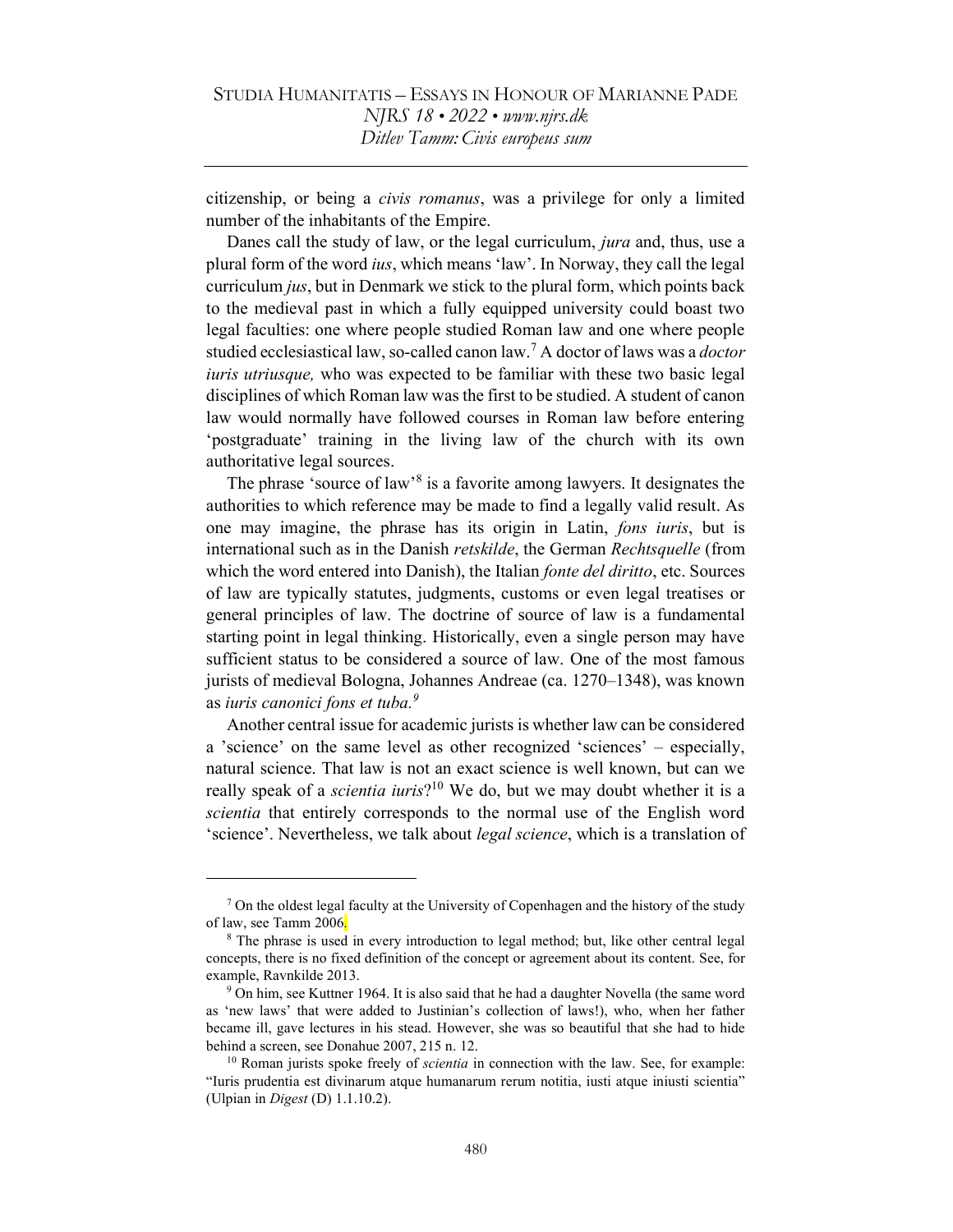the German Rechtswissenschaft, which does not sound so exact; nor is it. Here, too, of course, we are facing some fundamental methodological questions: whether, as the so-called 'realists' believed, a sort of evidence can be created for legal statements by referring to practice, or whether we must understand law more as a linguistic discipline in which the primary weight lies in interpretation (hermeneutics) or the use or understanding of fundamental principles. Recognizing good jurists is a little like defining elephants. It is hard to specify what they are, but you recognize them when you meet them or – where attorneys are concerned – listen to them or read what they write. This was the case even with lawyers in ancient Rome. The Romans had their own hierarchy of jurists, whom they called *iureconsulti*, and the many extracts from the works of Roman jurists that have been transmitted in Emperor Justinian's collection of Roman law<sup>11</sup> clearly show differences between jurists who took up more complicated legal problems and those who stuck to more elementary cases.<sup>12</sup> In the Republic's final years, Cicero was perfectly clear about the special status of advocates. In his own self-understanding, he was not a jurist, even though he engaged in lawsuits and wrote about the law in a gifted way. He referred many times as an example of a genuine jurist to his older, contemporary friend Quintus Mucius Scaevola (169 B.C.E.–88 B.C.E.), while Cicero considered himself a rhetorician whose task was to litigate cases but not to debate legal details. And this was quite proper. Cicero's mode of reasoning was very different from what we find in the Roman sources of law and what we understand as the genuine jurist's' way of reasoning.

It is also important for jurists to be able to make distinctions: Distinguendum est! In medieval universities, people learned to find a legal solution by maneuvering among the sources and reaching, through interpretation, the precise meaning of the source and its significance.<sup>13</sup>

Once, Latin bound together jurists all over Europe. You could travel from university to university and the basis for the study of law would be the same: Roman law and sometimes, to a certain extent, canon law. Over the course of the Middle Ages, the so-called ius commune developed: A 'common'

 $11$  Roman law, including the writings of Roman jurists chiefly from the 1st century B.C.E. to the 3rd century C.E., was collected and published as *Digestae*, in English the *Digest*, by Emperor Justinian in Constantinople in the years 529–534. We are talking about the Code of Justinian or, since the end of the 1500s, the Corpus Juris Civilis.

<sup>&</sup>lt;sup>12</sup> For an introduction to Roman law in Danish, see Tamm 1980 or in a shorter form Tamm 2020.

<sup>&</sup>lt;sup>13</sup> The method used is comprehended in this distichon:

Præmitto, scindo, sumo, casumque figuro,

Perlego, do causas, connoto & objicio.

On this, see, for example, Ernst Andersen: Træk af juraens udvikling I (1970).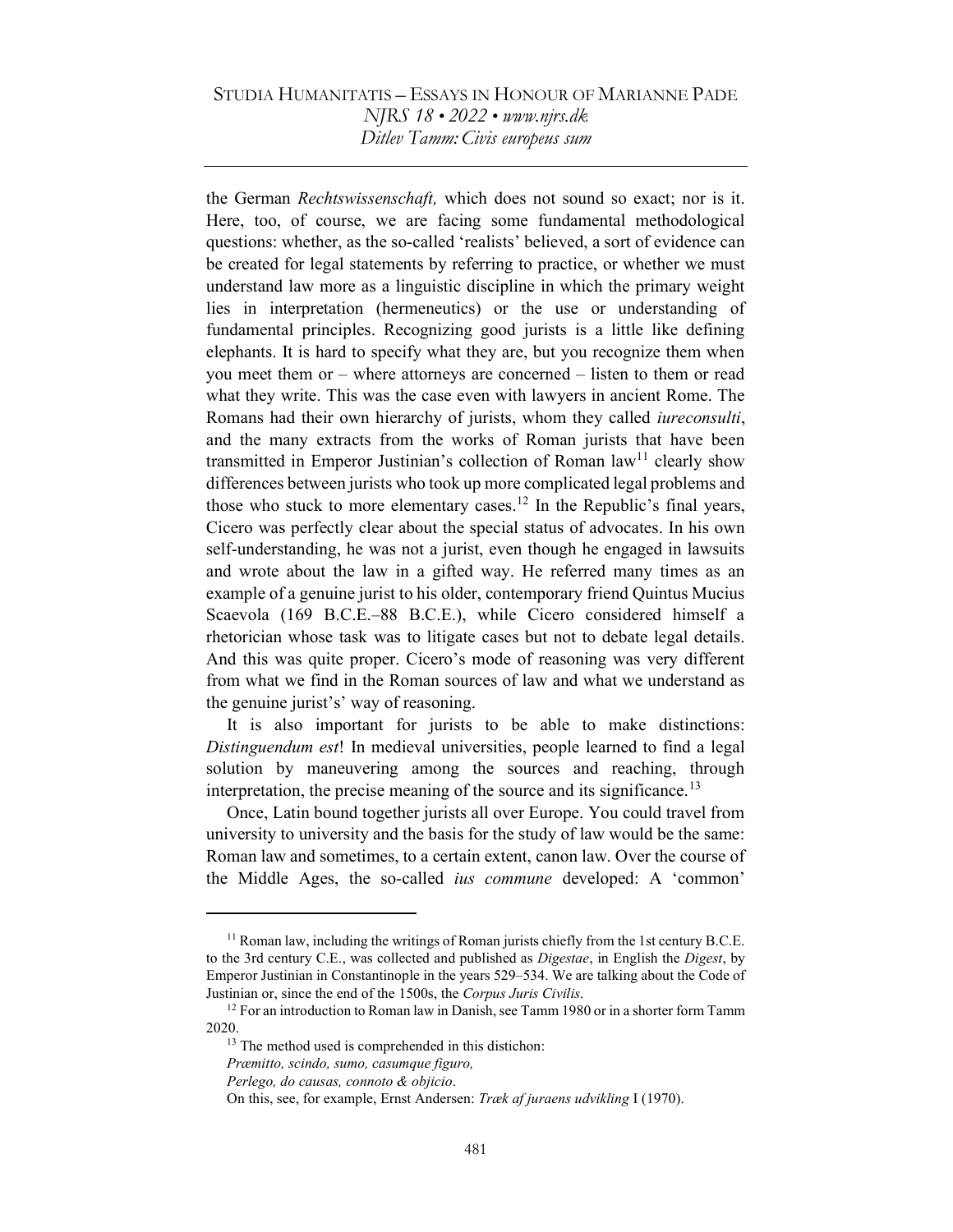European law that was built on Roman law, some procedural canon law, and other shared elements. This is the law you studied and the law a court would apply if the judge had received a legal education. Local law was known as *ius* proprium; and, in principle, it was only used by learned courts if evidence was traduced that other rules in local law were applicable instead of Roman law. It is a part of this history that, in Denmark, Roman law never became *ius* commune and, thus, automatically used by the courts. Danish law is based on the recording in Danish of local law in the 13th century. Therefore, the influence of both Latin and Roman law in Danish legal language and Danish law is less – and, as a rule, later – than in the major countries of continental Europe: Germany, Italy, Spain, and, in part, France. Even English law has its own history, and English 'common law' is something quite different from the ius commune, which is the core of continental European law. English law is permeated by both so-called Law French and Law Latin, which has its own meaning in English law.<sup>14</sup>

The idea of a common European law suffered a decisive blow around and after 1800, when national codes of law began to see the light of day. Now, it was no longer Roman law that was taught but national law based on national codes in the national language. In particular, the French Code civil had wide circulation and laid the groundwork for new national legislation in much of Europe. It took a longer time in Germany, which did not compile one until 1900, Bürgerliches Gesetzbuch, which was based to a high degree on Roman law but which was a German national code written in German and was also quite complicated, albeit not as complicated, of course, as Roman law, which was disseminated across a sea of individual decisions. The crux of the socalled codifications, the new comprehensive national codes of law, was to simplify and systematize law, so that the code became the most important source of law and, thus, the natural place to consult when a legal solution had to be found. The new codes led to diversity in the law all over Europe. These codes were written in their national languages and, thus, the rationale behind the need for lawyer's Latin ceased. One could still study Roman law on historical grounds, but since the Roman sources of law were no longer applicable law, it was not so relevant for jurists to spend time on it. Roman law was now history and no longer living law used by the courts. A steady decline of Latin for lawyers was, of course, the result. And even worse: Not even Latin terms of art were common to jurists anymore. Various Latin terms are used here and there, randomly and inconsistently in different countries.<sup>15</sup>

<sup>14</sup> On this, Baker 1979; on the linguistic turn, Pope 1934.

<sup>&</sup>lt;sup>15</sup> On this, Mattila 2002 (id. note 1). For a study of Latin terms in Estonian legal language, see Ristikivi 2009, 123 ff. In Estonia, an introduction to Latin and Latin legal language is an obligatory part of the study of law. In Poland, there is a long tradition for the use of Latin;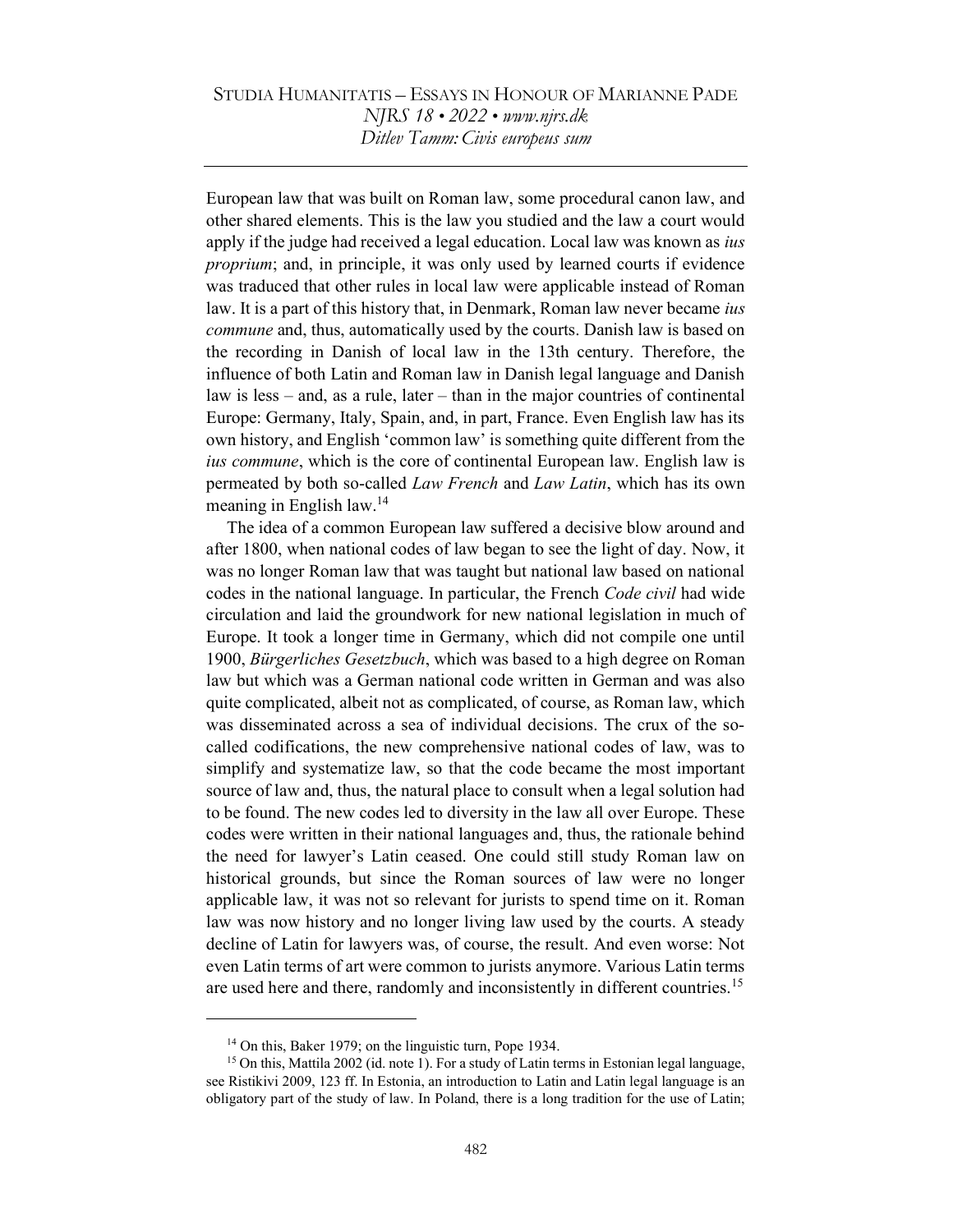In recent years, there has been a trend in most countries towards energetically getting rid of the still extant remnants of Latin. A good argument for this endeavor is that lawyers (or their clients) do not understand Latin. Fragments of Latin, thus, make it more difficult to understand what is meant – especially for lay people. In American law, for example, they use such terms as *prima facie*, which the somewhat Latin-savvy person can translate as 'at first glance' but would not immediately connect with the position in a lawsuit that a significant presumption is created as to the burden of proof. Or that nisi prius in English law has something to do with whether a case has been heard by a trial court. Nor is it obvious that an American amicus curiae is a person who, unbidden, addresses the court with information or declarations about a case.

The eradication of the Latin past has also left traces among Danish jurists. Familiarity with ordinary Latin maxims is in grave decline. Yet, one or two things stick. A number of jurists will presumably still be able to decipher an audiatur et altera pars as a call to respect the contradiction that both parties to a lawsuit must be heard or understand that the ultra-short statement in dubio pro reo refers to the fact that a presumption of innocence must be respected. They also know that the same case cannot be judged several times, ne bis in idem, and that no one should be punished unless there is a law criminalizing the relevant act, nulla poena sine lege or nullum crimen sine lege. Most would probably also know that, when we distinguish between so-called private law, which has to do with family and property, and public law, which is the part of the law that deals with crime, procedure, constitutional questions, and administrative authorities, then we are basing this on the Roman law distinction between *ius privatum* and *ius publicum*. That contracts must be observed is expressed in Latin as *pacta sunt servanda*, which does not even derive from Roman law but from the legal Latin of a later age<sup>16</sup> when it was ordinary to develop general legal principles. The Romans did this only to a limited extent, but the last title in the Roman law code, the Digest (D. 50.17), is called De Regula Iuris and contains a long series of general rules. Corresponding general rules are found in canon law in Pope Boniface VIII's Liber Sextum from 1298. Among the statements we find in the Digest's title on legal rules is the rule often cited by lawyers that no one can be obliged to do the impossible, *impossibilium nulla obligatio est*.<sup>17</sup> The statement is ascribed to the jurist Publius Juventius Celsus, who lived at the end of the 1st

and, in Russia in recent decades, there has been great interest in Roman law. Among other things, Justinian's *Digest* has been translated in its entirety into Russian.

<sup>&</sup>lt;sup>16</sup> A collection with explanations of a number of legal phrases, see Liebs 1998.

<sup>&</sup>lt;sup>17</sup> On the statement and its use as a fundamental principle of the European law of obligations, see, for example, Zimmermann: 1990, 686 ff.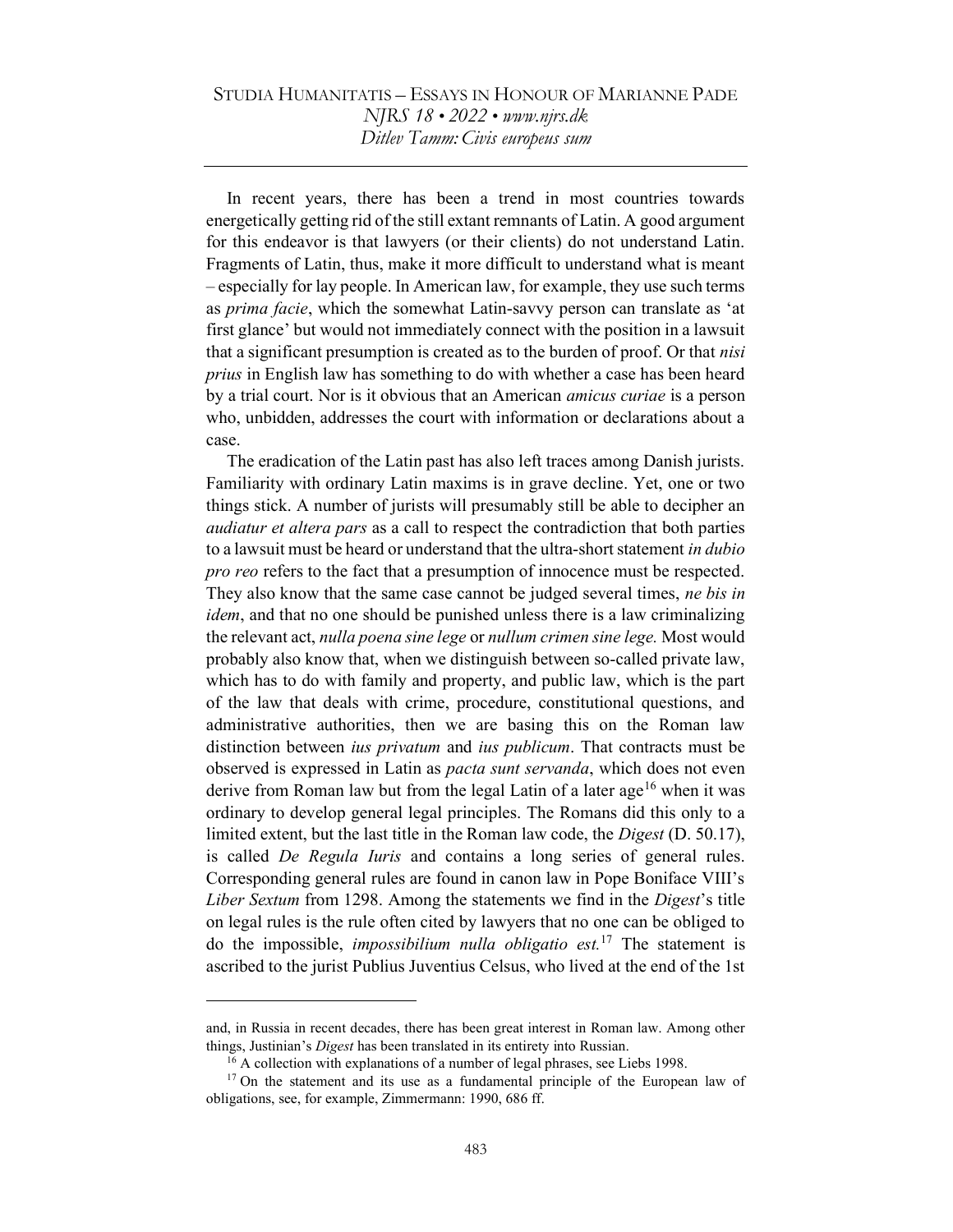and beginning of the 2nd centuries C.E. Celsus was famous for his style, which is discussed by other jurists with admiration as *eleganter*. The Germans sometimes drop legal bromides *(Rechtsfloskeln)* without any real purpose than to show the speaker's familiarity with elementary Latin. That may sometimes be correct, but such statements express a deep, albeit general, truth that has been a leading legal principle for centuries.

 For the Romans, private law or civil law was the basic component of law. The term 'civil law' also comes from Roman law. The ancient Romans referred to the law that only applied to Roman citizens as *jus civile*. The expression had several meanings. Jus civile was in contrast to jus honorarium, created by the Roman official the praetor, or to *ius gentium*, which is the law that applied to all peoples. In later Roman law, *jus civile* was also contrasted with natural law, *jus naturale*, *i.e.*, general principles of law. All these expressions and meanings have had great significance for legal terminology. Ius gentium is another designation for the law of nations (or customary international law). In this discipline as well as in so-called international private law, a great deal of Latin is preserved.<sup>18</sup>

Despite eradication efforts, a number of Latin expressions are still in widespread use in Danish law and familiar to jurists. This is true, for example, for a fundamental distinction that jurists must respect between statements about law as it is, i.e., applicable law, and statements that express a desire for the law to be changed in some particular way. In legal language, this is expressed as statements *de lege lata*, about the given law, and *de lege ferenda*, about law as we would like it. It is also implied that a later law, a *lex posterior*, replaces an earlier law. In the same way, a law at a higher level, a *lex superior*, supersedes a law (or decree) at a lower level just as a more specialized law, a lex specialis, supersedes more general determinations.

Danish legal jargon has actually preserved astonishingly many Latin phrases or legal terms from Latin that are still prevalent in our legal vocabulary. Family law still expresses the presumption that a child born within wedlock is the child of the male spouse by referring to a principle from canon law, *pater est quem nuptiae demonstant*, as a rule in the shortened form of the *pater-est* rule.<sup>19</sup> In family law, people also speak of a dissolution of

<sup>&</sup>lt;sup>18</sup> On Latin terms in international law, see Fellmeth & Horwitz 2009.

 $19$ <sup>19</sup> The expression is so prevalent that it is even used in answers to questions in the Danish Parliament, see "Besvarelse af spørgsmål nr. 29 af 17. maj 2001" [Response to inquiry no. 29 of 17 May 2001] from Folketingets Retsudvalg (Parliament's Legal Affairs Committee] concerning a proposal on a children's act and a proposal to amend the law of civil procedure and other laws (Ændringer som følge af børneloven m.v.) (L 2/ L3 – bilag 67): "the Minister is asked to undertake a comparison between his amendment proposal to  $\S 6$  in L 2 and the pater est rule [my emphasis] and account for any differences between the proposed amendment and this rule."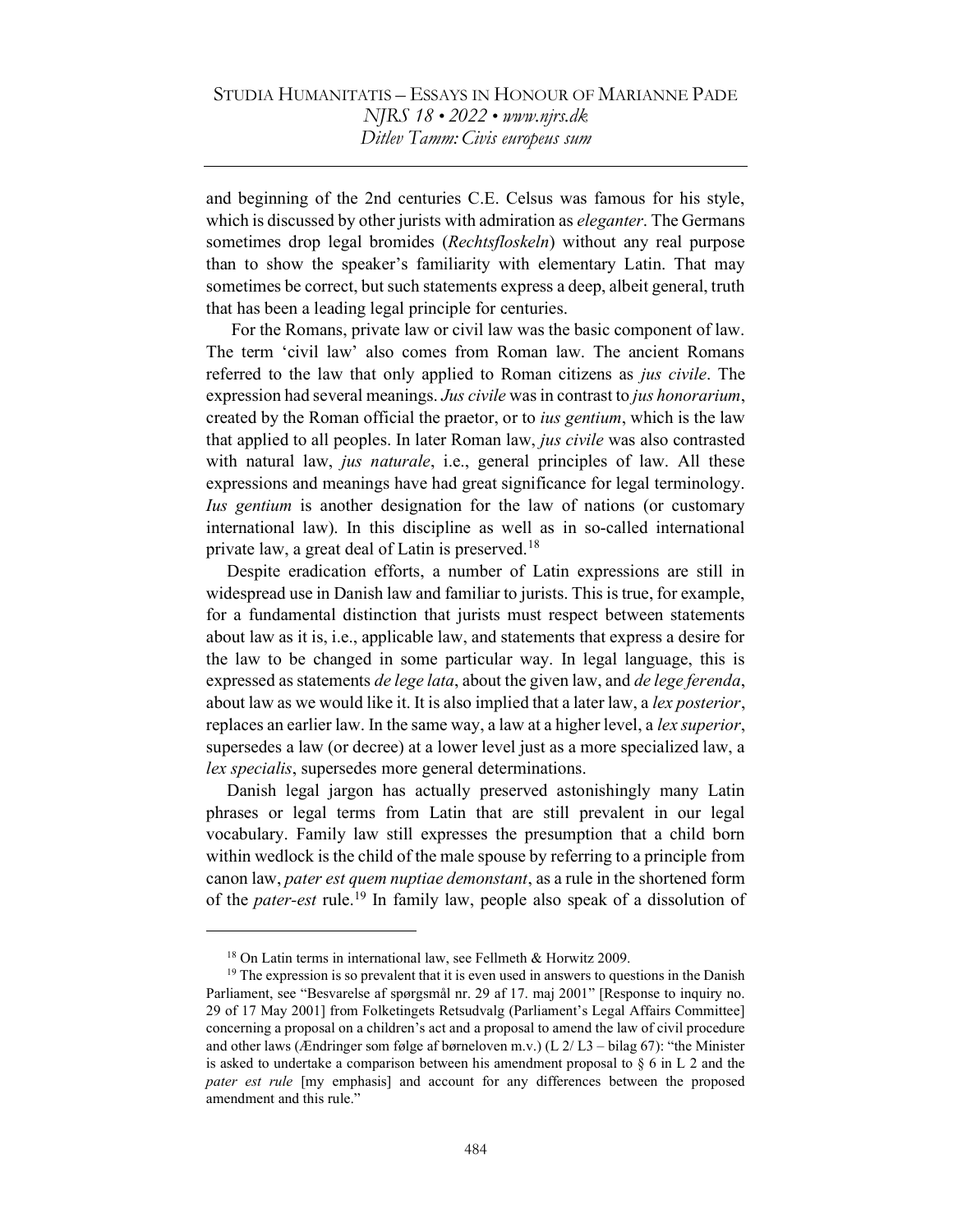marriage by divorce (with effect from the time of divorce) as *ex nunc* and the annulment of marriage, which abrogates its effect with retroactive force, as ex tunc.

In the law of inheritance, the testamentary will is an invention of Roman law that, via canon law, entered into Danish law as an option for benefitting others than spouse and relatives. When I studied inheritance law many years ago, we also learned about the Roman principle, which is not applicable in Danish law, that you cannot both dispose of your estate by testament and partially allow the estate to be distributed to heirs in accordance with statute. This is expressed in Latin as "nemo pro parte testatus pro parte intestause decedere potest", but you will not hear Danish lawyers quote it.<sup>20</sup> On the other hand, people speak about death as *mortis causa* and thus an inheritancetriggering factor.

An important question in the discipline called property law has to do with the transition of a right of ownership to an object that can be transferred from one person to another. The rules of Roman law on this (mancipatio and in iure cessio) are, in part, peculiar to Roman law; but, in Roman law, there is also a term, which is ordinary in European legal systems, that the actual surrender is decisive. The Roman term is *traditio*, and the juridical issue is, as a rule, whether ownership rights pass already upon entering into an agreement or not until *traditio*. This issue has many solutions, which shall not be discussed here.

A fundamental juridical discipline, and one in which law truly stands the test, is the so-called law of obligations. The word obligatio was used by the Romans as a designation for duties (from the word *ligare*) in connection with agreements or that arose from harmful actions or various other circumstances. The principles of the law of obligations may often be traced back to Roman law even in a legal system like Denmark's, which is not directly based on Roman law. Yet, Danish jurisprudence has been highly influenced by jurisprudence from Germany. The law of obligations was developed as an important discipline in the 1800s by a number of prominent German jurists with European-wide reputations. In Danish law, too, there is a tradition for a high level in the law of obligations. Much of the Latin here as in other places is no longer ready knowledge among lawyers, but we still talk about creditors and debtors, about delay as *mora*, about the misunderstandings between purchaser and seller as error, and we have preserved Latin designations for two idiosyncratic legal concepts. One we know in Danish as uanmodet

 $20$  Jurists of my generation will know the expression from Ernst Andersen's textbook on inheritance law, which contained many references to Latin and the Roman law foundation of the law of inheritance. The very expression is one of the so-called *brocardica*, which derive from medieval collections of legal expressions.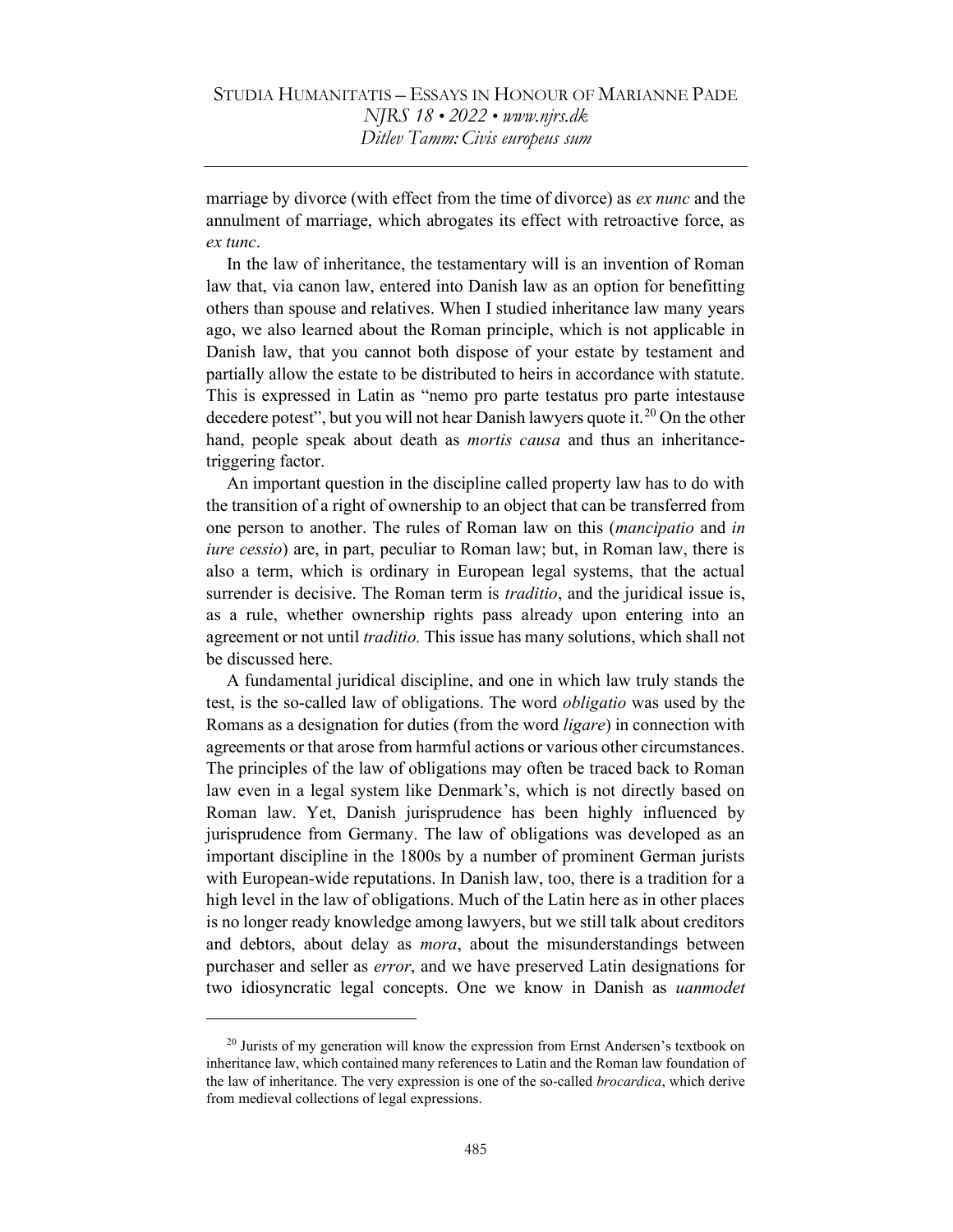forretningsførelse (the 'unsolicited management of business'), but today's jurists also speak, as a rule, of *negotiorum gestio*, which exists when a person without express agreement undertakes obligations on another's behalf in situations in which that person is incapable of safeguarding his or her interests. This, for example, may be a neighbor's intervention in case of fire or some other detriment. In this case, the acting party has a right to have his or her own costs compensated. The Romans talked about quasi-contracts, and with this was also reckoned the principle that a debtor who repays too much to his or her creditor or a person who pays an amount in good faith to which another person has a claim may get the excess or the sum back. The first person in Danish law to write about quasi-contracts was Ludvig Holberg, a professor at the University of Copenhagen and a famous playwright (in later editions of his treatise on natural law from 1734 onwards). His Latin designations have remained standing even though the Latin terms could be replaced by the 'unsolicited management of business' or the somewhat heavier 'action of recovery for debts paid on the presumption of an obligation'. Here, for once, the Latin is an easier way. In the law of obligations, we also find concepts such as 'good faith', which is a direct translation of the Romans' bona fides.

However, probably the most striking example of Danish conservatism with respect to Roman law terminology ostensibly derives from so-called tort law (in Danish, erstatningsret, which is a part of the law of obligations and much of which overlaps with English tort law). This deals with the right of a victim to receive damages from a tortfeasor for harmful actions. In the law of damages, two fundamental principles face each other. One is the so-called doctrine of 'strict liability' (*objektivt ansvar*), when a tortfeasor is obligated to pay damages regardless of the fact that it cannot be proven specifically that he/she has committed a wrong. The rationale is that it is meaningless for the victim whether it was the tortfeasor's "fault" or not. The damage was done, and it was not the victim's fault. Today, such strict liability applies, inter alia, to automobile accidents and harms committed by dogs. The placement of liability is based on a balancing of where responsibility is most reasonably placed.

Strict liability was the original stance in the history of tort law. We find it in a four-thousand-year-old Babylonian law, Hammurabi's Code, in the form of the so-called talionic principle – also from the Latin:  $talio$  – which emphasizes that compensation is measured exactly in relation to the damage and is a mirror reflection of it. If a house collapses and kills the owner's son, the rule of this law is that the son of the builder must be killed. When it comes to the principles for compensation, Roman law marks an especially large step in civilizational progress. In the last century B.C.E., the Romans began to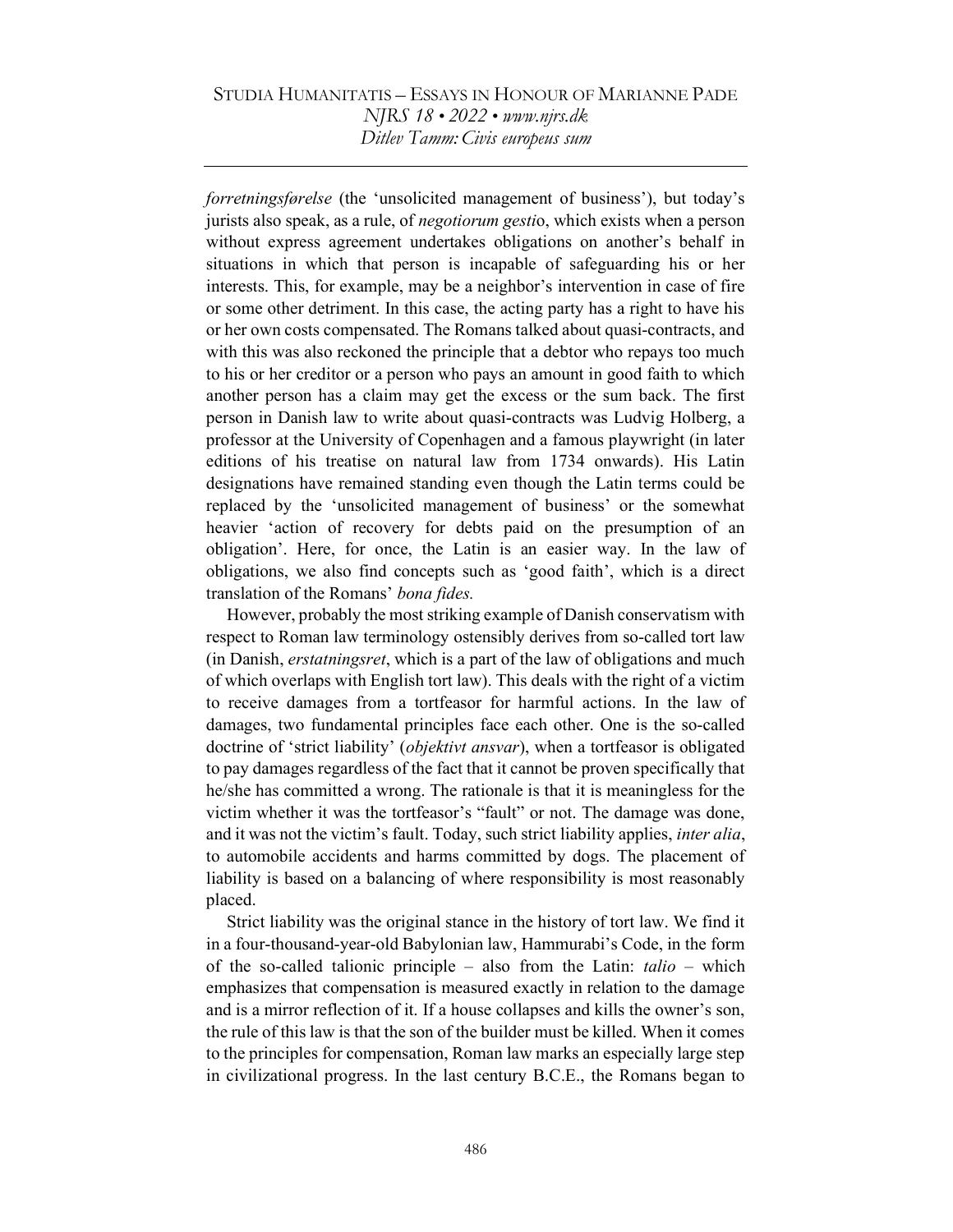reason in a new way with respect to tortious injuries. Roman jurists now put weight not on the damage but on whether the tortfeasor could be deemed responsible because he/she could have foreseen that an action could lead to harm. The Romans' standard of measure was what a so-called bonus pater familias would have foreseen and taken precautions for and, in relation to that, whether the tortfeasor acted with intent to cause damage, dolus (malice), or negligently, demonstrating *culpa* (fault).<sup>21</sup>

The Roman mode of reasoning with its starting point in what is to be expected from a tortfeasor became the leading principle in Danish tort law. It appeared for the first time in Danish law in the deliberations of the Danish Supreme Court in  $1759^{22}$  in which one of the judges in a case about liability for damage caused by a raft that had come loose in Copenhagen's harbor said that the decisive thing was which of the parties had been in culpa. And culpa was here to stay although not until the beginning of the 1800s when the jurist A.S. Ørsted developed the principle of *culpa* in a more jurisprudential way as a principle in Danish tort law. Other codes of the time were based on the principle of *culpa* – for example, in the French Code from 1804 as *faute*, and the great German jurists worked with the principle known as das Schuldprinzip. One prominent jurist, Rudolph von Jhering, even created a legal neologism in the form of a special *culpa in contrahendo*<sup>23</sup> as the designation for when liability-incurring conduct occurred, before a contract was entered into. All this is legal hair-splitting, mentioned here simply to emphasize the creative power of Roman law and Latin legal terminology for the future. It is noteworthy that, in Denmark unlike in German law and other legal systems, we do not talk about a principle of "guilt or fault" (skyldprincip) but that we have preserved the term "culpa rule" as the ordinary principle in tort law, which puts weight on the victim's behavior, judged pursuant to a *bonus pater* measure. To that degree, the *culpa* rule has come to stay in Danish legal terminology in which the word skyld is used, as a rule, about a monetary debt but not about the subjective relationship in connection with tortious injury.

<sup>&</sup>lt;sup>21</sup> There is a comprehensive literature on the development of tort law. On the Roman *lex* Aquilia, reference may be made to previously mentioned works on Roman law. In Germany, the well-known jurist Thomasius (1655–1728) was made spokesman for the controversial point of view that the culpa rule (lex Aquilia) was not a part of German law. See Thomasius 2000.

 $22$  On this, see Nielsen 1951, who found the relevant deliberations, which are now a fixed part of the curriculum in legal history for Danish jurists. See, for example, Tamm 2005, 302.

 $^{23}$  von Jhering 1861, 1 ff. (also in von Jhering 1881). The expression is also used in Danish law even though its meaning is linked to the lack of a norm for responsibility in German contract law for such harms.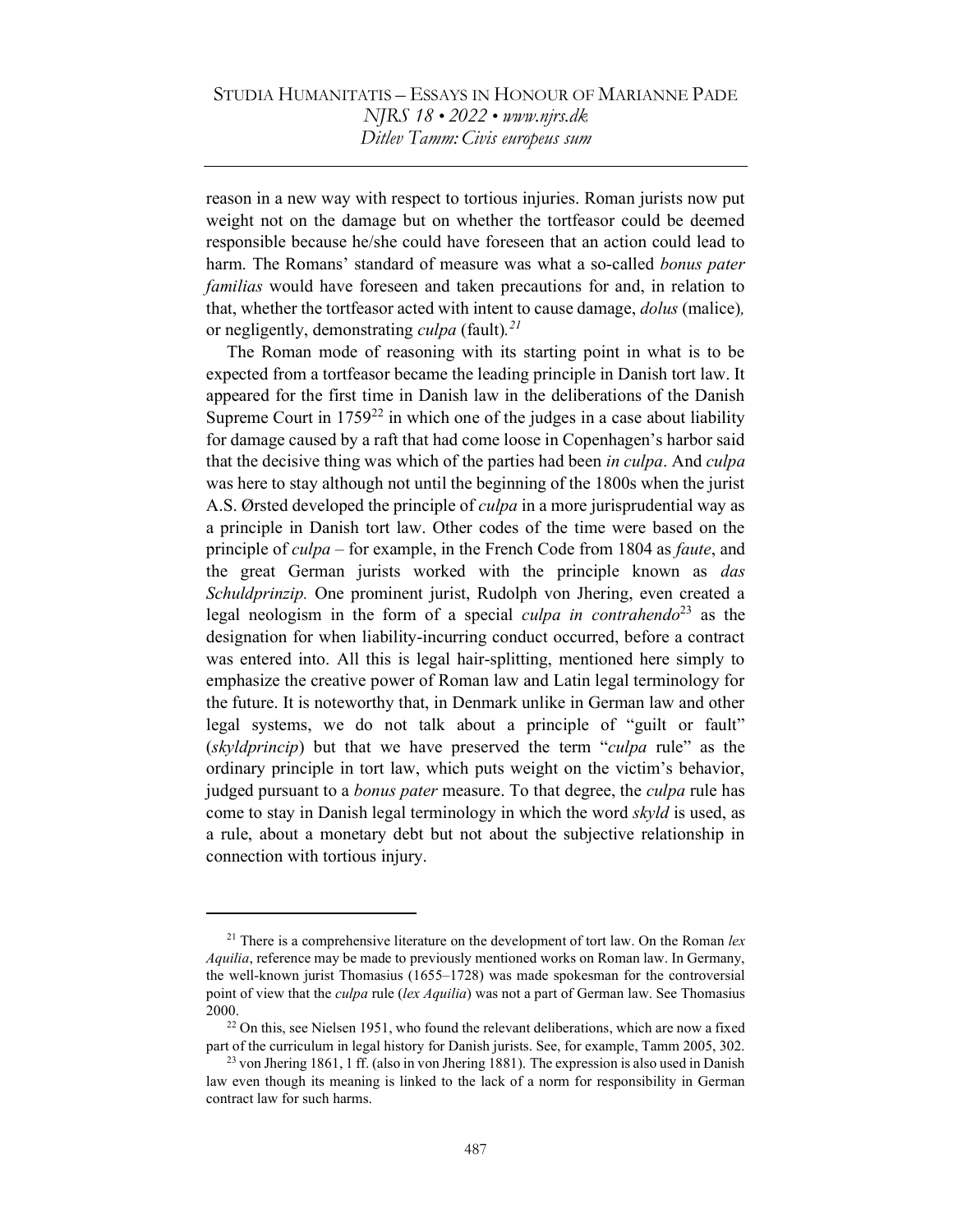Legal Latin has just as long a history in Denmark as the study of law itself, which was introduced in the first university in Copenhagen in 1479. In reality, people were familiar with Latin legal terminology even earlier. The old Danish medieval laws from the 13th century were written in Danish, but to this body of laws also belongs a book about the law in the then Danish province of Scania (today, the southern part of Sweden), written by Archbishop Anders Sunesen in Lund.<sup>24</sup> He was familiar with Roman law; and, in this reproduction of Scanian law, he uses the legal concepts of his contemporaries as he presumably had learned them in Bologna. The history of Danish legal Latin is, thus, more than eight hundred years old. Anders Sunesen's work was translated into Danish, but a great number of dissertations authored by Danish jurists on legal topics are today inaccessible to modern readers, whose Latin abilities are limited to so-called legal bromides, a few resonant adages put forward without real understanding of the content, or simply to disconnected words such as *culpa*. Jurists have a long tradition behind them, but – as it is often said – nothing is so quickly forgotten as an old legal text. On the other hand, the ancient Roman legal texts that we find in Justinian's Digest are still alive and are also read as a part of modern studies of Roman law. However ruthlessly we purge Latin terms from our legal language, it is a part of being a European jurist to be familiar with our own tradition and to be able to identify the European Community with appropriate pride as a legal community based on fundamental principles formulated by Roman jurists.<sup>25</sup> Therefore, I join with the jurist Ulpian, the most productive and quoted of them all, who at the beginning of the 4th century wrote these words about law and justice – probably, the words most frequently quoted by lawyers throughout the course of time:

Juris praecepta sunt haec: honeste vivere, alterum non laedere, suum cuique tribuere. $26$ 

That's how you should do it!

<sup>&</sup>lt;sup>24</sup> The work is found in Danish (by Axel Olrik) in Brøndum-Nielsen 1933, reprinted in Kromann & Iuul 1945–1948. The most recent edition with an English translation is Tamm 2017.

<sup>&</sup>lt;sup>25</sup> A foundational account of the connection between Europe and Roman law is Koschaker 1947.

<sup>&</sup>lt;sup>26</sup> These words about the fundamental principle of the law – to live honorably, not to harm others, and to each their own – are at the very beginning of Justinian's *Digest* (D. 1.1.10.1). Similar thoughts are expressed by Cicero: "Iustitia suum cuique distribuit", see De Natura Deorum, 3.38.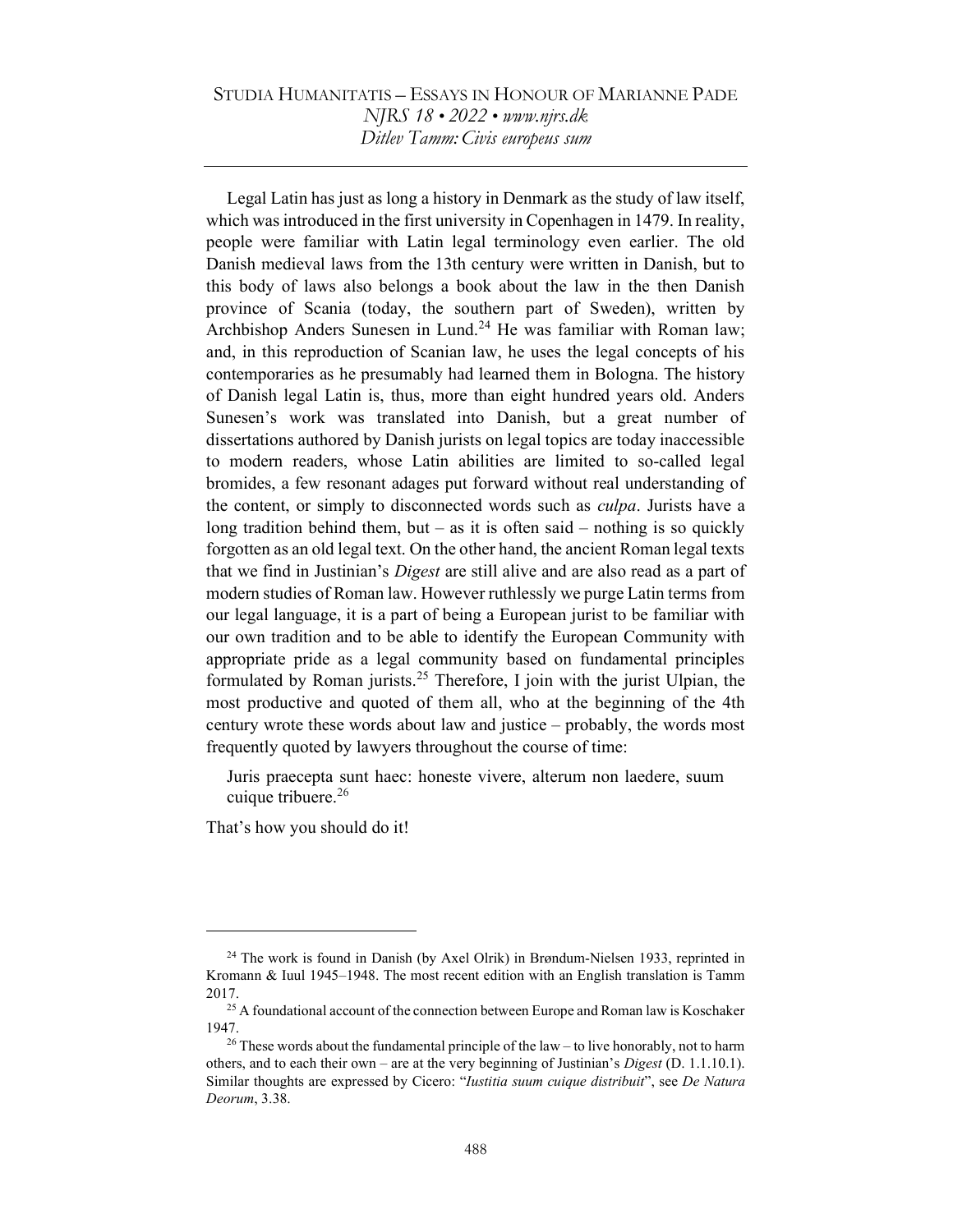### **Bibliography**

Baker, John Hamilton 1979, Manual of Law French, London.

- Broberg, Morten & Morten Fenger 2021, Preliminary References to the European Court of Justice, 3rd ed., Oxford.
- Brøndum-Nielsen, Johs. et al. (eds.) 1933, Danmarks Gamle Landskabslove 1, Copenhagen.

Donahue Jr., Charles 2007, "Aggadic Stories About Medieval Western Jurists?", Diné Israel: Studies in Halakhah and Jewish Law 24, 209–215.

Fellmeth, Aaron X. & Maurice Horwitz 2009, Guide to Latin in International Law, New York.

Jhering, Rudolf von 1861, "Culpa in contrahendo oder Schadensersatz bei nichtigen oder nicht zur Perfection gelangten Verträgen", Jahrbüchern für die Dogmatik des heutigen römischen und deutschen Privatrechts 4, Jena, 1.

Jhering, Rudolf von 1881–1886, Gesammelte Aufsätze aus den Jahrbüchern für die Dogmatik des heutigen römischen und deutschen Privatrecht, Jena.

Koschaker, Paul 1947, Europa und das römische Recht, Munich.

- Kroman, Erik & Stig Iuul: 1945–1948, Danmarks gamle Love paa Nutidsdansk, Copenhagen.
- Kuttner, Stephan 1964, "Joannes Andreae and his Novella on the Decretals of Gregory IX", The Jurist 24, 393–408.
- Liebs, Detlef 1998, Lateinische Rechtsregeln und Rechtssprichwörter, 6th ed., Munich.
- Mattila, Heikki E.S. 2020, El latín jurídico, Santiago de Chile.
- Mattila, Heikki E.S. 2014, Jurilinguistique compare: Language du droit, latin et langues moderne, trans.: Jean-Claude Gémar, Montreal.

Mattila, Heikki E.S. 2002, Vertaileva Oikeuslingvistiikka, Helsinki.

Nielsen, Thøger 1951, Studier over ældre dansk formueretspraksis, Et bidrag til dansk privatrets historie i tiden efter Chr. d. V's Danske Lov, Copenhagen.

- Pope, Mildred K. 1934 (with later reprints), From Latin to Modern French, with especial Consideration of Anglo-Norman, Manchester.
- Ravnkilde, Jens 2013, "Hvad er en retskilde?", Ugeskrift for Retsvæsen 2, 1–10.
- Ristikivi, Merike 2009, "Latin legal terminology in Estonia", Comparative legilinguistics 1, 123–132.
- Tamm, Ditlev 2006, Juraen ved Copenhagens Universitet 1479–2005, Copenhagen.

Tamm, Ditlev 1994, Juristerne: Studiet og sproget, Copenhagen.

- Tamm, Ditlev (ed. & trans.) 2017, The Liber legis Scaniae: The Latin Text with Introduction, London.
- Tamm, Ditlev 2005, Retshistorie, Copenhagen.
- Tamm, Ditlev 1980 (and later), Romerret, Copenhagen.